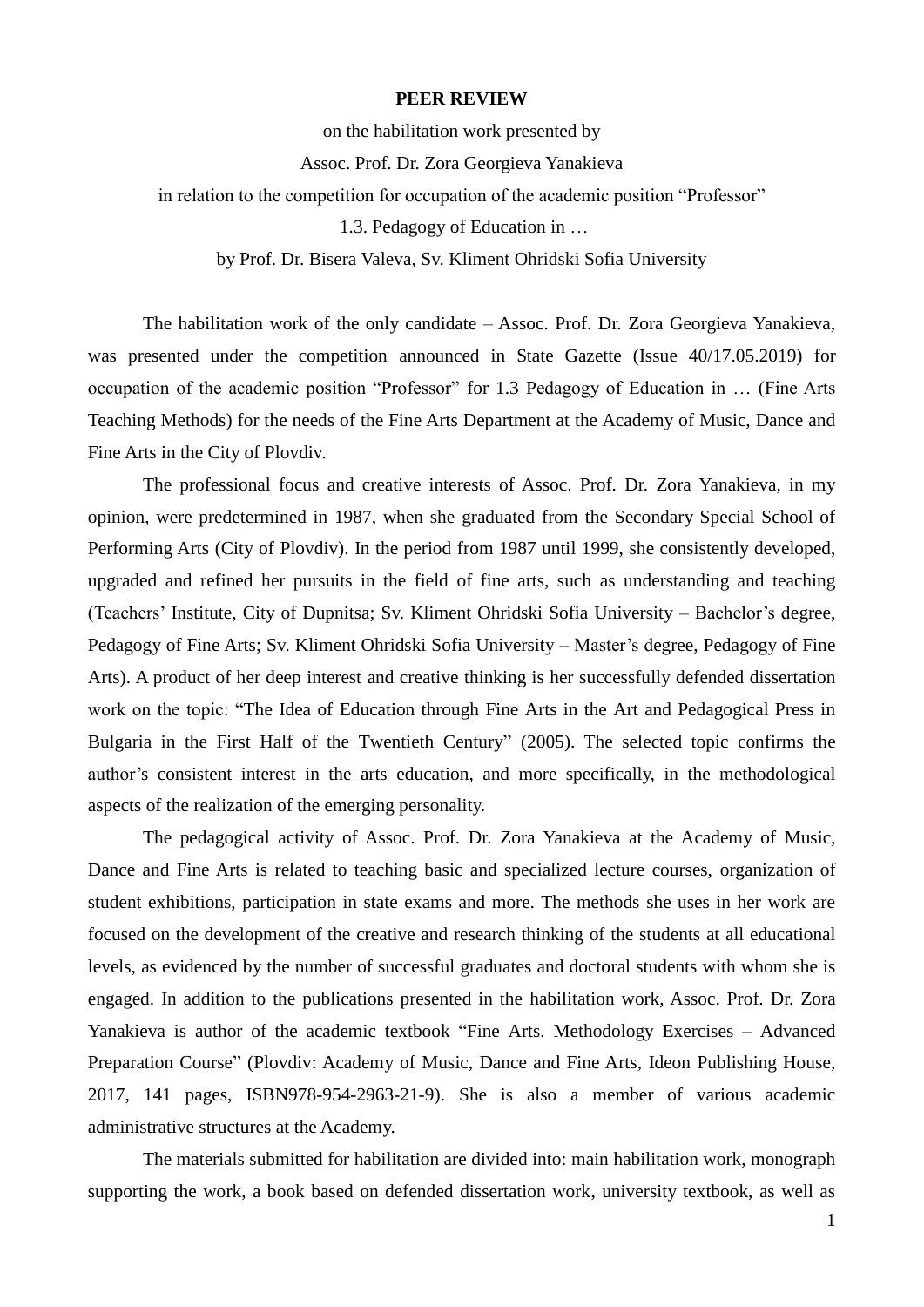numerous studies, articles and reports from participations in various authoritative forums with a focus on the teaching of fine arts in a wide age range. The materials have the characteristics of well thought out and structured academic texts.

The monograph "Interactive Training in the Professional Education of Students in the Methodology of Fine Arts" (Plovdiv: Academy of Music, Dance and Fine Arts, Ideon Publishing House, 2017, 294 pages, ISBN 978-954-2963-22-6) is essential in the dynamics of development and the specification of the research and creative interest of Assoc. Prof. Dr. Yanakieva. In this work, based on the knowledge and adaptation of principles of the general pedagogy, methodological theory, as well as practice in the field of teaching fine arts, she manages to generate modern approaches that support and stimulate the personal interests of students, catalyze their individual preferences and at the same time contribute to the creation of an adequate artistic product.

The monograph covers the emphasis of the author on the interactive methods and exercises in the teaching of fine arts as an opportunity to look at a specific problem from more perspectives and as an opportunity to transform the teaching from passive (static) into active and dynamic. The role of the teacher, which is transformed from a translator of information (knowledge) into a stimulator and activator of the creative thinking of the students, is emphasized. In this way, the interpretation of the acquired knowledge is considered in depth.

The other monograph presented "Motivation of Students in the Teaching of Fine Arts" (Plovdiv: Academy of Music, Dance and Fine Arts, Ideon Publishing House, 2019, 184 pages, ISBN 978-619-7416-72-5), in addition to being a timely and in-depth analysis of various factors related to motivation and, consequently, to the relevant outcomes of art classes, is also interesting with the focus on the nearly unspoken topic of the Roma students and their activity in the arts classes. This issue, also discussed in three of the articles presented, is extremely interesting with the many challenges it presents to the education system and I think it is one of the essential directions of the author's research quest.

An important part of the research work of Zora Yanakieva, as mentioned, is the large number of publications and her participation as organizer of various student exhibitions, appearances and educational and research projects. In this wide range of creative interests, Assoc. Prof. Dr. Zora Yanakieva demonstrates a pedagogical and methodological experience, which she summarizes and analyzes adequately in the texts proposed for opinion.

In conclusion, I believe that the habilitation work presented meets the requirements of the Act for the Development of the Academic Staff in the Republic of Bulgaria, the Regulations for its implementation and the Regulations for the development of the academic staff of the Academy of Music, Dance and Fine Arts. On the basis of the creative achievements shown in it and the purposeful pedagogical experience of the candidate in the field of fine arts teaching and